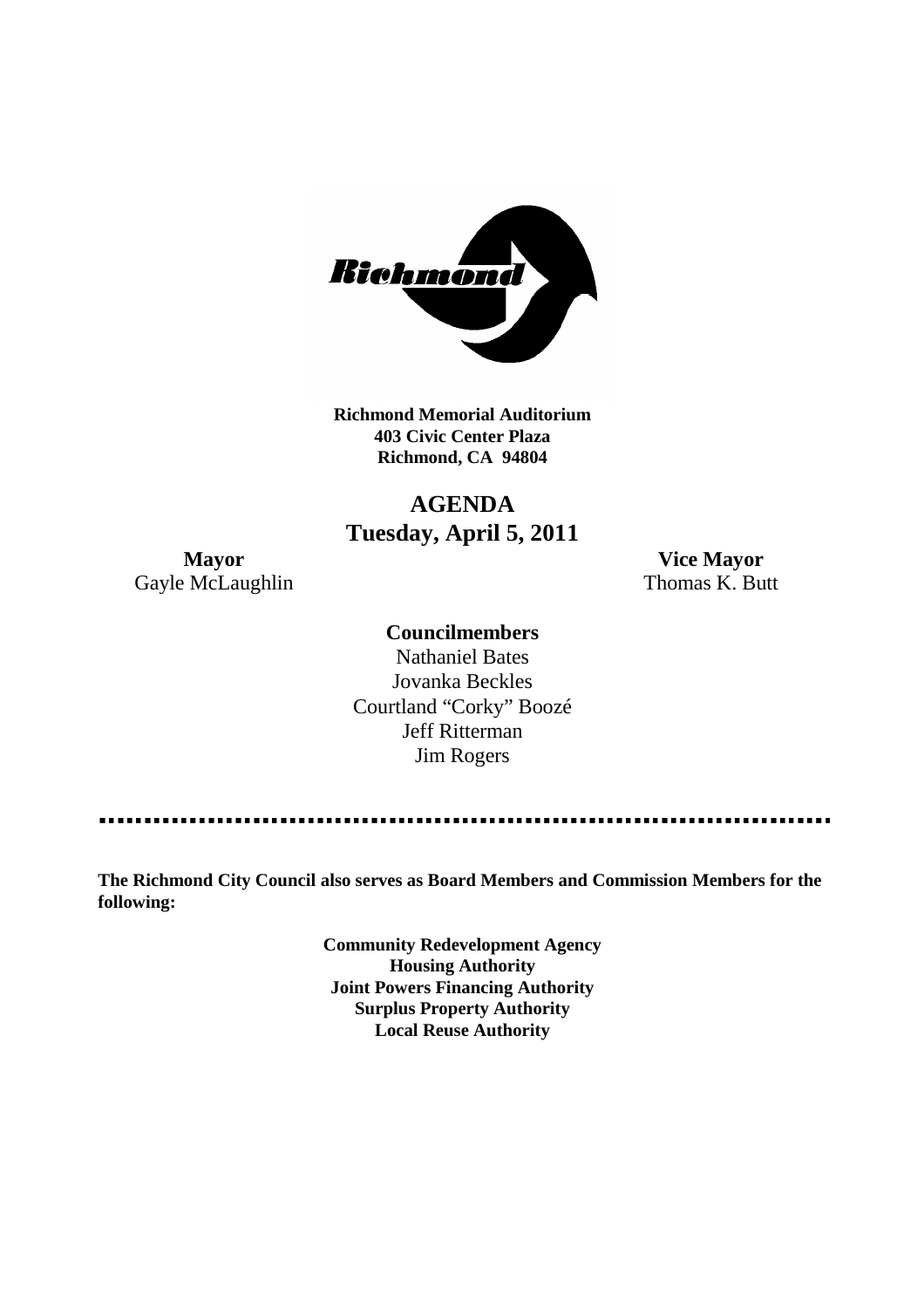# **MEETING PROCEDURES**

The City of Richmond encourages community participation at its City Council meetings and has established procedures that are intended to accommodate public input in a timely and time-sensitive way. As a courtesy to all members of the public who wish to participate in City Council meetings, please observe the following procedures:

**PUBLIC COMMENT ON AGENDA ITEMS:** Anyone who desires to address the City Council on items appearing on the agenda must complete and file a pink speaker's card with the City Clerk **prior** to the City Council's consideration of the item. Once the City Clerk has announced the item and discussion has commenced, no person shall be permitted to speak on the item other than those persons who have submitted their names to the City Clerk. Your name will be called when the item is announced for discussion. **Each speaker will be allowed TWO (2) MINUTES to address the City Council on NON-PUBLIC HEARING items listed on the agenda.**

**OPEN FORUM FOR PUBLIC COMMENT:** Individuals who would like to address the City Council on matters not listed on the agenda or on **Presentations, Proclamations and Commendations, Report from the City Attorney, or Reports of Officers** may do so under Open Forum. All speakers must complete and file a pink speaker's card with the City Clerk **prior** to the commencement of Open Forum. **The amount of time allotted to individual speakers shall be determined based on the number of persons requesting to speak during this item. The time allocation for each speaker will be as follows: 15 or fewer speakers, a maximum of 2 minutes; 16 to 24 speakers, a maximum of 1 and one-half minutes; and 25 or more speakers, a maximum of 1 minute.**

### **SPEAKERS ARE REQUESTED TO OCCUPY THE RESERVED SEATS IN THE FRONT ROW BEHIND THE SPEAKER'S PODIUM AS THEIR NAME IS ANNOUNCED BY THE CITY CLERK.**

*The City Council's adopted Rules of Procedure recognize that debate on policy is healthy; debate on personalities is not. The Chairperson has the right and obligation to cut off discussion that is too personal, too loud, or too crude.*

**\*\*\*\*\*\*\*\*\*\*\*\*\*\*\*\*\*\*\*\*\*\*\*\*\*\*\*\*\*\*\*\*\*\*\*\*\*\*\*\*\*\*\*\*\*\*\*\*\*\*\*\*\*\*\*\*\*\***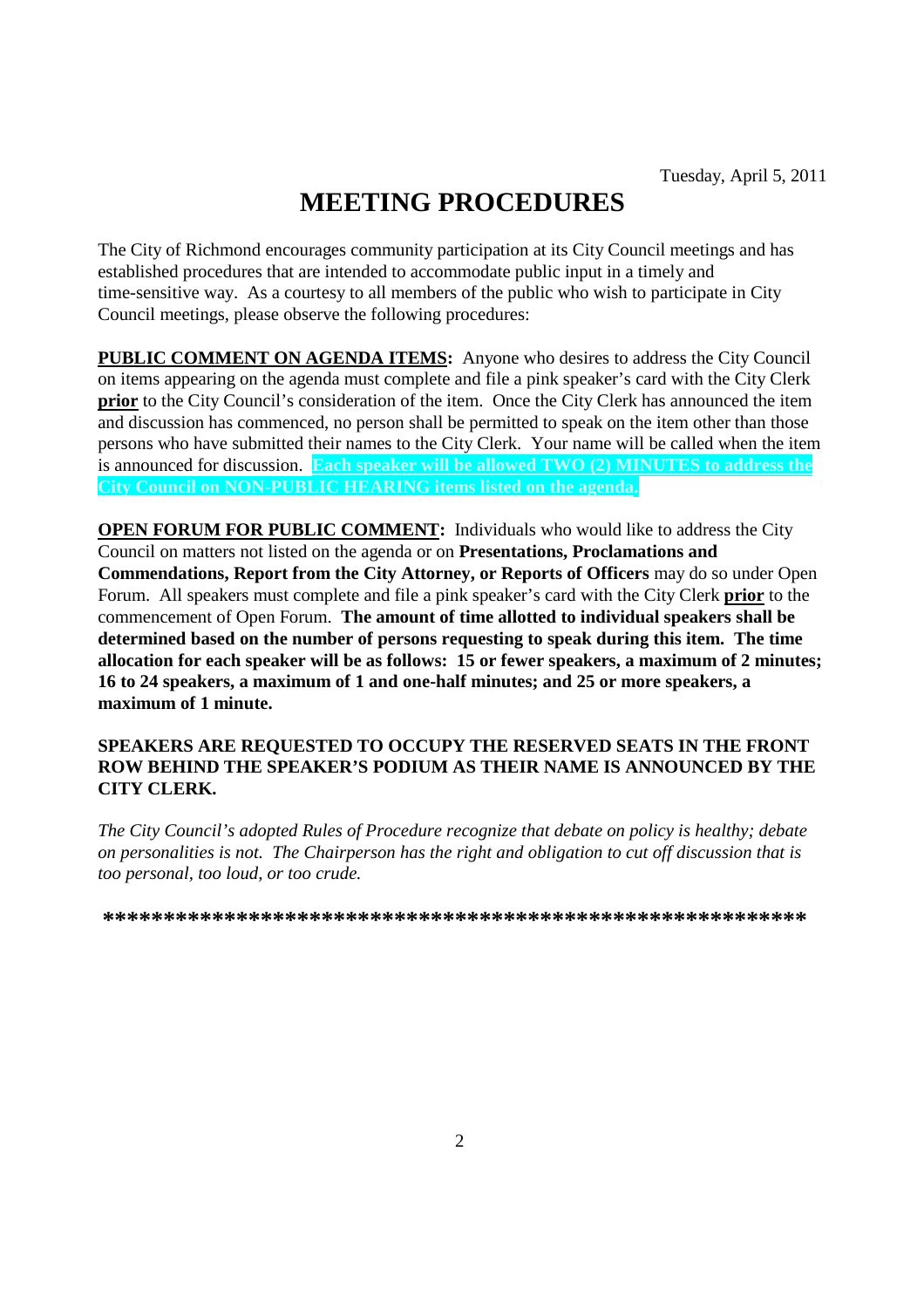Tuesday, April 5, 2011

## **EVENING OPEN SESSION**

5:30 p.m.

- **A. ROLL CALL**
- **B. PUBLIC COMMENT**
- **C. ADJOURN TO CLOSED SESSION**

### **CLOSED SESSION**

Shimada Room of the Community Services Building

#### **A. CITY COUNCIL**

**A-1.** CONFERENCE WITH LEGAL COUNSEL - ANTICIPATED LITIGATION (Significant exposure to litigation pursuant to Subdivision (b) of Government Code Section 54956.9):

One Case

**\*\*\*\*\*\*\*\*\*\*\*\*\*\*\*\*\*\*\*\*\*\*\*\*\*\*\*\*\*\*\*\*\*\*\*\*\*\*\*\*\*\*\*\*\*\*\*\*\*\*\*\*\*\*\*\*\*\***

### **RICHMOND CITY COUNCIL**

6:30 p.m.

### **PLEDGE TO THE FLAG**

- **A. ROLL CALL**
- **B. STATEMENT OF CONFLICT OF INTEREST**
- **C. OPEN FORUM FOR PUBLIC COMMENT**

### **D. REPORT FROM THE CITY ATTORNEY OF FINAL DECISIONS MADE AND NON-CONFIDENTIAL DISCUSSIONS HELD DURING CLOSED SESSION**